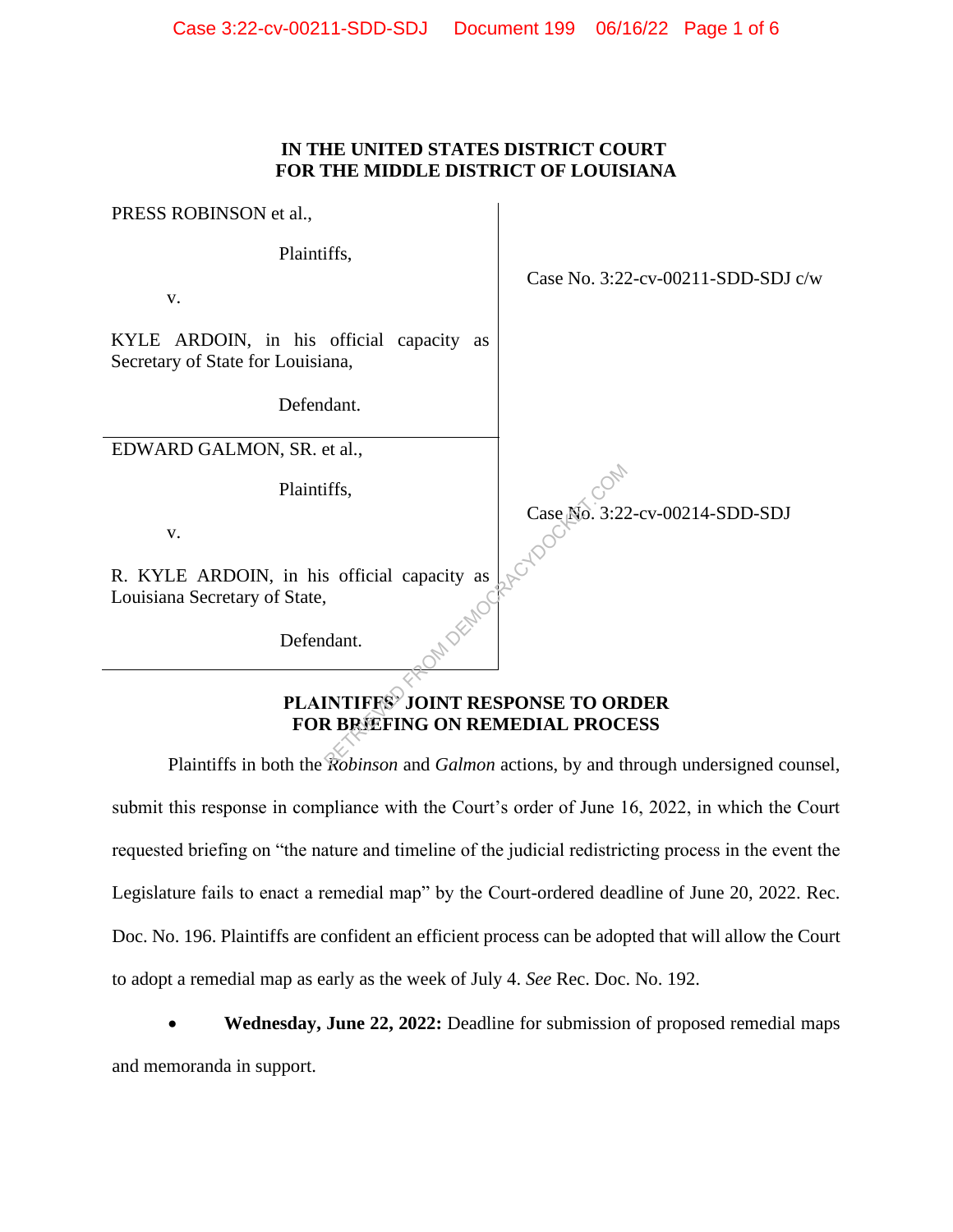• **Monday, June 27, 2022:** Deadline for responses to proposed remedial maps.

• **Wednesday, June 29, 2022:** Deadline for replies in support of proposed remedial maps.

• **Thursday, June 30 or Friday, July 1:** Hearing on proposed remedial maps.

Additional discovery is neither necessary nor appropriate. The parties' task is straightforward: submit a remedial map that complies with the Voting Rights Act by including two districts where Black voters have a meaningful opportunity to elect their representatives of choice, and that otherwise complies with traditional redistricting principles. All parties have already had five days during the hearing on Plaintiffs' preliminary injunction motions to submit evidence, including through live testimony and cross-examination, on the meaning and scope of these requirements. Among other things, the defendants had the opportunity to cross-examine plaintiffs' demographic experts, including the map drawers and the experts responsible for conducting performance analysis and racially polarized voting. The Court is fully familiar with those witnesses and made detailed findings about the reliability and credibility of their opinions. Defendants also had the opportunity to seek discovery prior to the hearing but chose not to do so. And the merits stage of these proceedings will provide parties an additional opportunity to request any further discovery. Deferring a resolution of the judicial remedial process for discovery would merely introduce delay, while Defendants insist that they need to have a map in place imminently. Instead, the proposed maps' compliance with objective legal requirements can be evaluated through regular briefing and expert affidavits, with any remaining disputes resolved during the one-day hearing. Indeed, it is common for courts to adopt congressional redistricting maps without any live testimony—let alone discovery—at the remedial stage. *See, e.g.*, *Johnson v. Wis. Elections Comm'n*, 971 N.W.2d 402 (Wis. 2022); *NC League of Conservation Voters v. Hall*, No. 21 CVS g on Plaintiffs' preliminary injunction r<br>
mony and cross-examination on the n<br>
things, the defendants had the opportunity<br>
ding the map drawers and the experts<br>
ially polarized voting. The Court is fully<br>
about the reliab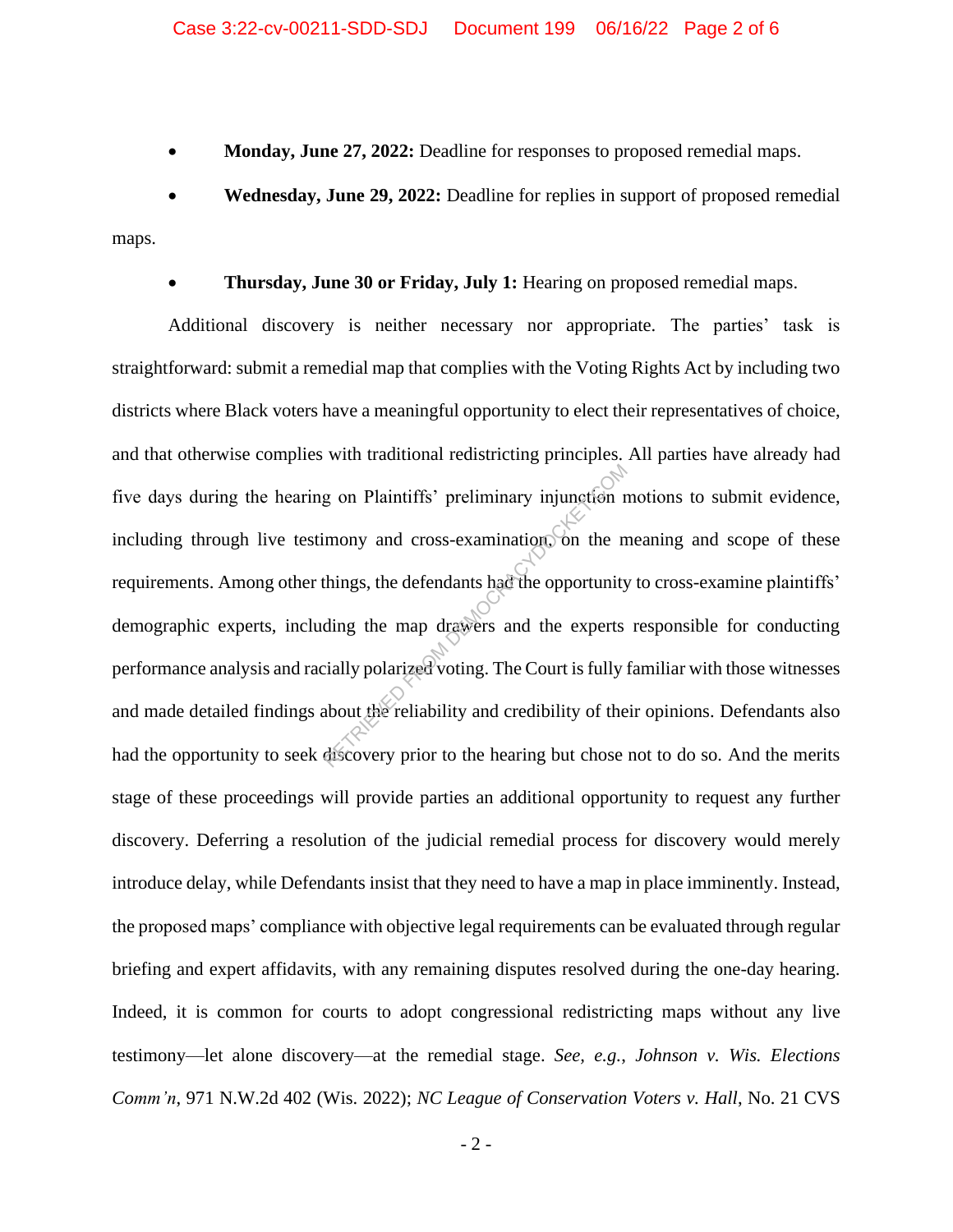015426 (N.C. Super. Ct. Feb. 23, 2022); <sup>1</sup> *Harkenrider v. Hochul*, No. E2022-0116CV, NYSCEF Doc. No. 670 (Steuben Cnty. Sup. Ct. May 21, 2022); <sup>2</sup> *Norelli v. Sec'y of State*, No. 2022-0184, 2022 WL 1747769 (N.H. May 31, 2022).<sup>3</sup>

RETRIEVED FROM DEMOCRACYDOCKET.COM

<sup>&</sup>lt;sup>1</sup> Available at https://www.nccourts.gov/assets/inline-files/22.02.23%20-%20Order%20on%20Remedial% 20Plans.pdf?E9mkhJLRatLIbqax0vvfwDCYgiunTgIB.

<sup>2</sup> Available at https://vhdshf2oms2wcnsvk7sdv3so.blob.core.windows.net/thearp-media/documents/ Decision\_and\_Order\_SM\_Report\_5.21.22.pdf.

<sup>&</sup>lt;sup>3</sup> Counsel for Legislative Intervenors indicated at the June 16th hearing that case law exists requiring that discovery be permitted as part of the remedial phase of the preliminary injunction proceeding in this matter. Plaintiffs asked the Legislative Intervenors' counsel for these citations after the hearing. At the time of filing, however, Legislative Intervenors have failed to respond to this request. Plaintiffs have not been able to identify any such cases but will be prepared to address any authority the Legislative Intervenors may cite.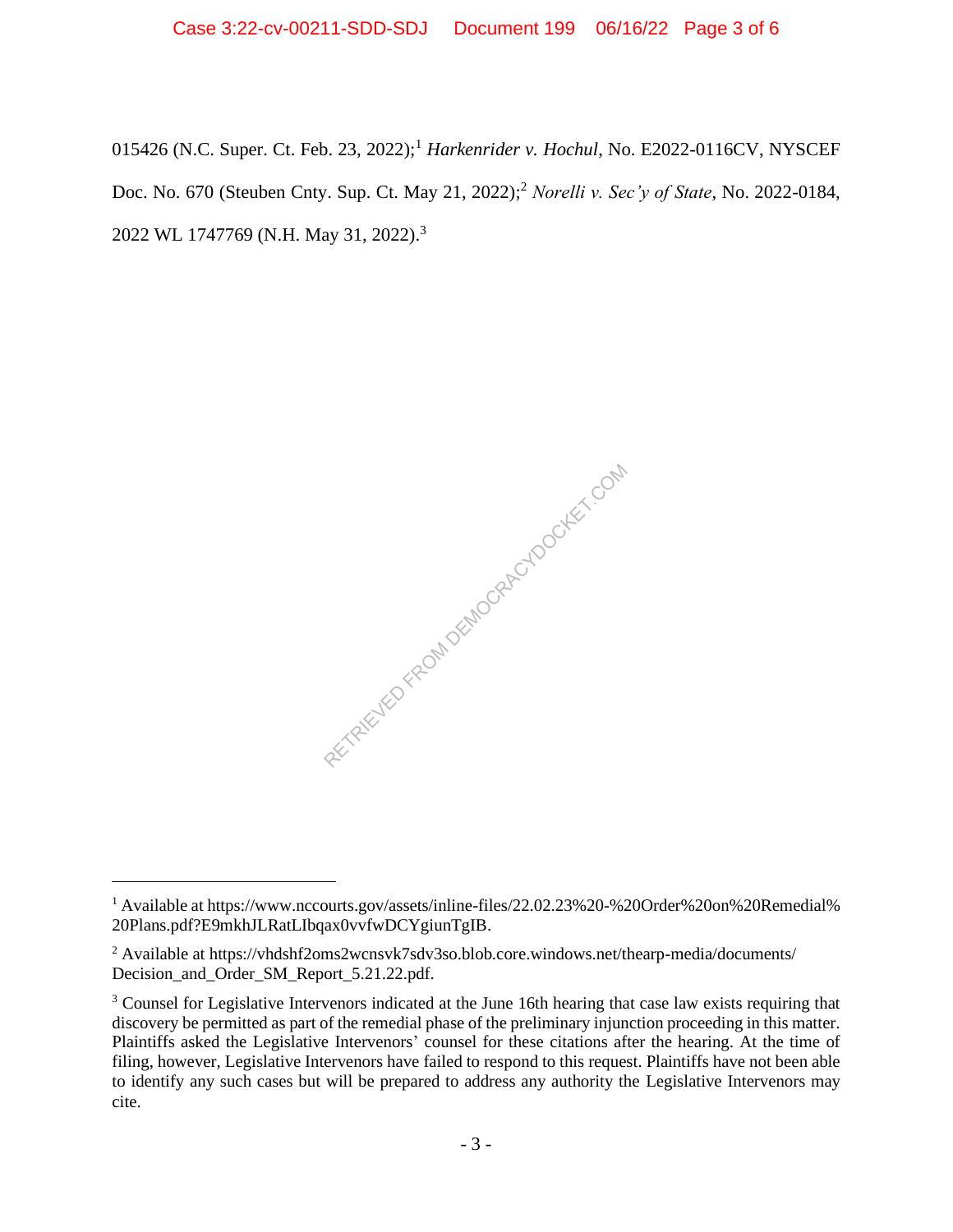Email: jmoroux@lawbr.net

By: *Darrel J. Papillion* Darrel J. Papillion (Bar Roll No. 23243) Renee C. Crasto (Bar Roll No. 31657) Jennifer Wise Moroux (Bar Roll No. 31368) **WALTERS, PAPILLION, THOMAS, CULLENS, LLC** 12345 Perkins Road, Building One Baton Rouge, Louisiana 70810 Phone: (225) 236-3636 Fax: (225) 236-3650 Email: papillion@lawbr.net Email: crasto@lawbr.net

Dated: June 16, 2022 Respectfully submitted,

Abha Khanna\* Jonathan P. Hawley\* **ELIAS LAW GROUP LLP** 1700 Seventh Avenue, Suite 2100 Seattle, Washington 98101 Phone: (206) 656-0177 Facsimile: (206) 656-0180 Email: akhanna@elias.law Email: jhawley@elias.law

Lalitha D. Madduri\* Olivia N. Sedwick\* Jacob D. Shelly\* **ELIAS LAW GROUP LLP** 10 G Street NE, Suite 600 Washington,  $\Omega$ .C. 20002 Phone: (202) 968-4490 Facsimile: (202) 968-4498 Email: lmadduri@elias.law Email: osedwick@elias.law Email: jshelly@elias.law ELIAS LAW GROM<br>
10 G Street NE, Suite<br>
Washington, D.C. 20<br>
Phone: (202) 968-444<br>
Facsimile: (202) 968-444<br>
Facsimile: (202) 968-<br>
Email: Ishelly@elias<br>
Email: jshelly@elias<br>
Counsel for Galmon<br>
\*Admitted pro hac vi

*Counsel for Galmon Plaintiffs*

\*Admitted *pro hac vice*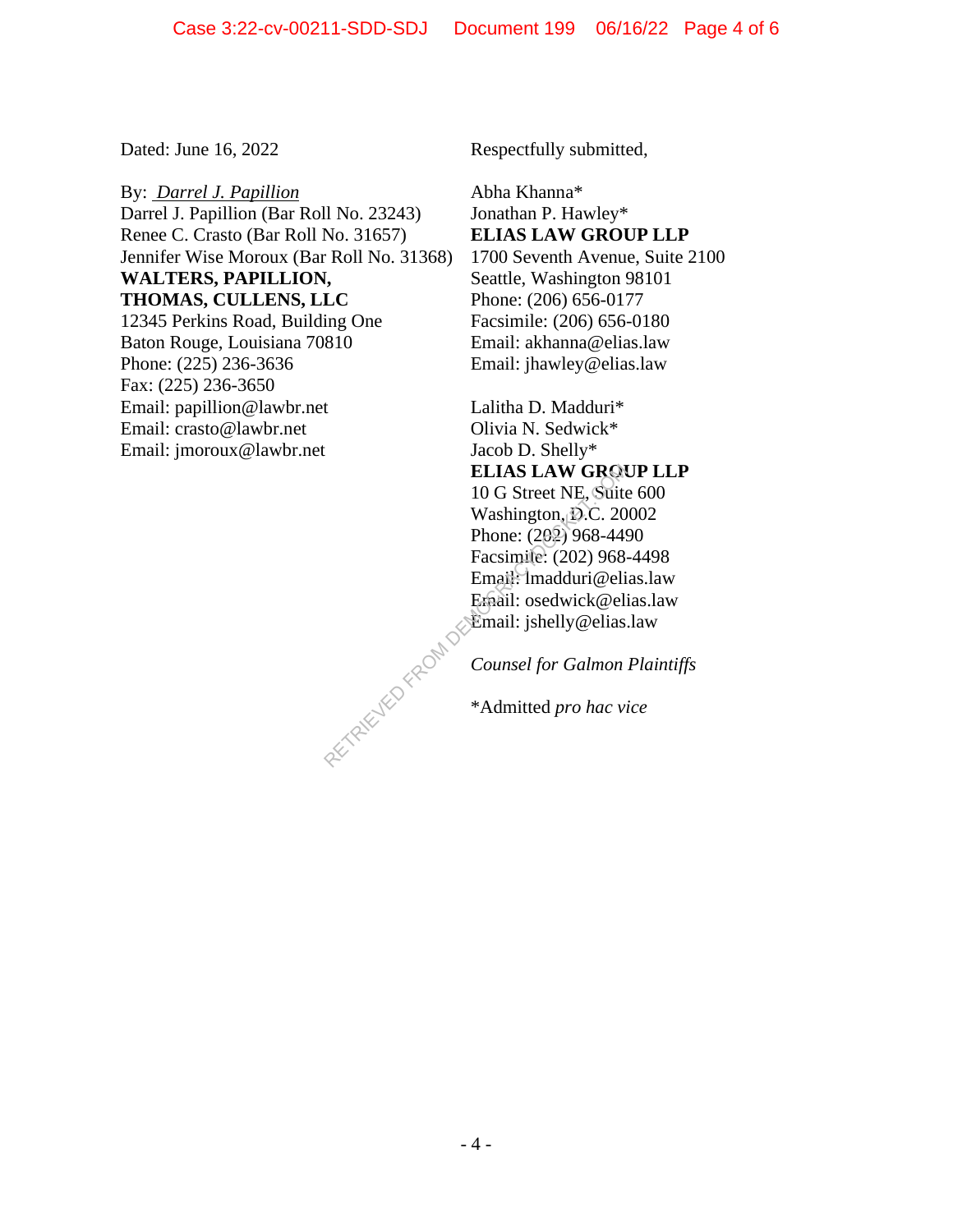/s/ *John Adcock* John Adcock Adcock Law LLC L.A. Bar No. 30372 3110 Canal Street New Orleans, LA 70119 Tel: (504) 233-3125 Fax: (504) 308-1266 jnadcock@gmail.com

Nora Ahmed (admitted *pro hac vice*) Stephanie Willis LA. Bar No. 31834 ACLU Foundation of Louisiana 1340 Poydras St, Ste. 2160 New Orleans, LA 70112 Tel: (504) 522-0628 nahmed@laaclu.org swillis@laaclu.org

Tracie Washington LA. Bar No. 25925 Louisiana Justice Institute Suite 132 3157 Gentilly Blvd New Orleans LA, 70122 Tel: (504) 872-9134 tracie.washington.esq@gmail.com Leah Aden (admitted *pro hac vice*) Stuart Naifeh (admitted *pro hac vice*) Kathryn Sadasivan (admitted *pro hac vice*) Victoria Wenger (admitted *pro hac vice*) NAACP Legal Defense and Educational Fund, Inc. 40 Rector Street, 5th Floor New York, NY 10006 Tel: (212) 965-2200 laden@naacplef.org snaifeh@naacpldf.org ksadasivan@naacpldf.org vwenger@naacpldf.org

R. Jared Evans (admitted *pro hac vice*) Sara Rohani (admitted *pro hac vice*) † NAACP Legal Defense and Educational Fund, Inc. 700 14th Street N.W. Ste. 600 Washington, DC 20005 Tel: (202) 682-1300 jevans@naacpldf.org srohani@naacpldf.org Sara Rohani (adm. NAACP Legal De<br>
Fund, Inc. (2014)<br>
Fund, Inc. (2014)<br>
700 14th Street N.<br>
Washington, DC 2<br>
Tel: (202) 682-130<br>
Gevans @naacpldf.<br>
Single Schani @naacpldf.<br>
Single Schani @naacpldf<br>
Robert A. Atkins (2015

Robert A. Atkins (admitted *pro hac vice*) Yahonnes Cleary (admitted *pro hac vice*) Jonathan H. Hurwitz (admitted *pro hac vice*) Amitav Chakraborty (admitted *pro hac vice*) Adam P. Savitt (admitted *pro hac vice*) PAUL, WEISS, RIFKIND, WHARTON & GARRISON LLP 1285 Avenue of The Americas, New York, NY 10019 Tel.: (212) 373-3000 Fax: (212) 757-3990 ratkins@paulweiss.com ycleary@paulweiss.com jhurwitz@paulweiss.com achakraborty@paulweiss.com asavitt@paulweiss.com